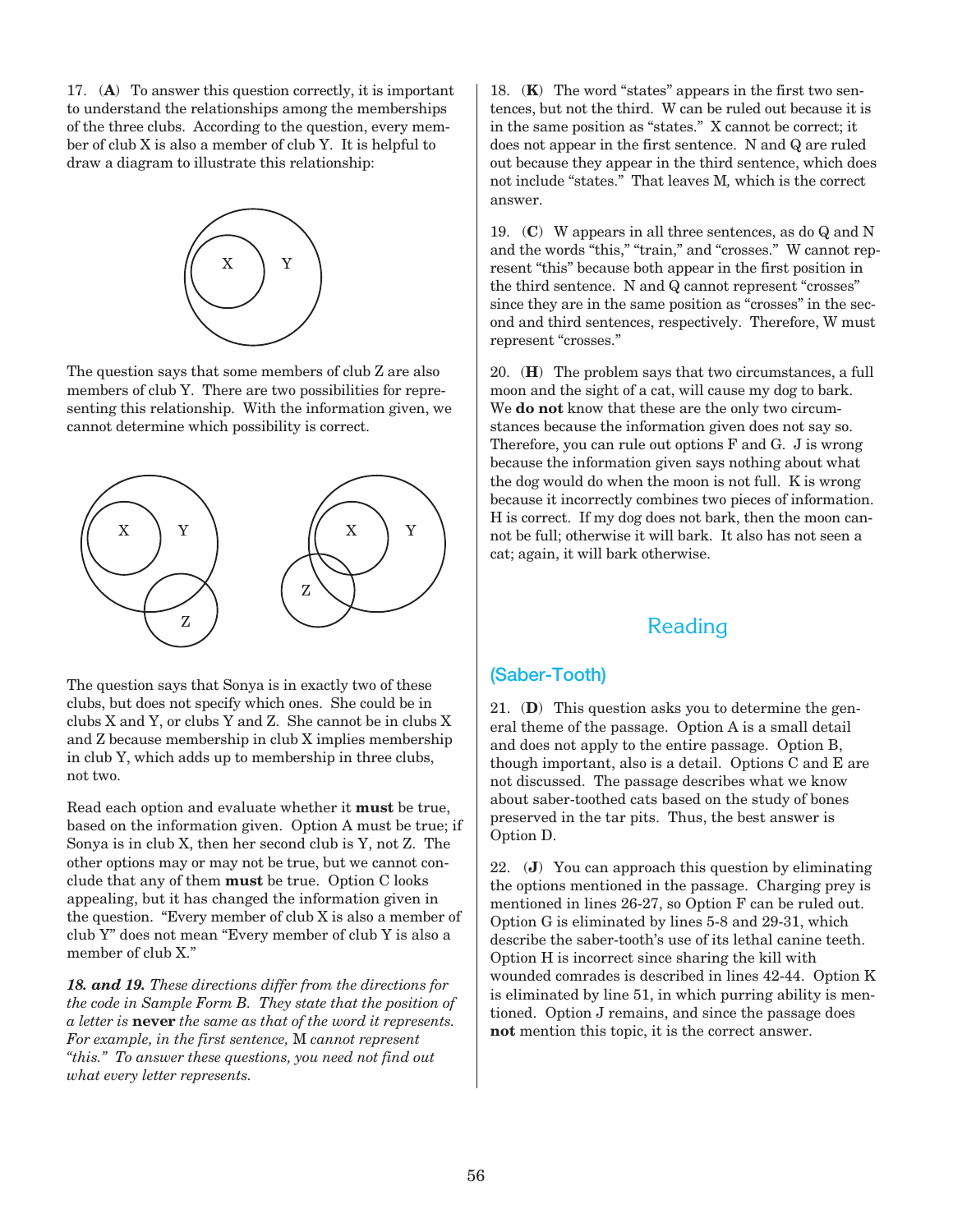23. (**C**) The word "imply" means you must look for information to support an inference not directly stated. The passage says nothing about saber-tooths being attacked by their prey, so Option A is incorrect. Nor can Option B be inferred from information given; in fact, the opposite is more likely. Option D is contradicted by line 11, which mentions the animals' presence on several continents. Option E is contrary to fact since the passage mentions that mastodon bones were found with saber-tooth bones in the tar pits. The "elephant-like" mastodon is described in lines 8-9 as the saber-tooth's most frequent prey, and the phrase in line 31, "even a mastodon" suggests that it was larger than a sabertooth. Therefore Option C is the correct inference.

 24. (**K**) The phrase "have a heart" suggests soft, kind feelings. Option F is wrong, since the saber-tooth was a fierce hunter. Options G, H, and J were not discussed in the passage. Options G and J would be difficult to support because it is impossible to know what emotions the cats felt. Option K is the best answer; it suggests that the act of sharing resembles an act of kindness (lines 41-44).

 25. (**B**) Since the saber-tooth roamed several continents (line 11), Option A is not a likely reason for their extinction. Option C is not true, according to lines 46-47. Option D has no support in the passage, which never mentions that saber-tooths were themselves prey for other predators. Option E might seem likely from lines 36-37, but we have no information to judge the vulnerability of the cats compared with other animals. Option B is best; lines 12-14 suggest that when the mastodon became extinct, the extinction of the cat followed.

 26. (**J**) To define the "grisly service" provided by the tar pits, look at the context of the phrase. The complete sentence says that the tar pits provided a service for modern scientists. The previous sentence (lines 15-18) says that much of scientific knowledge about the saber-tooth has resulted from the study of bones found in the tar pits. The best answer is Option J. The tar pits have preserved animal skeletons that scientists study to learn more about saber-tooths and other extinct species. The other options are incorrect because they do not state how the tar pits helped scientists. Option H contradicts the passage, which says that the pits trapped both predator and prey (lines 20-22). Option K is ruled out because the passage says that the pits trapped the animals (line 20), not that the animals willingly went there to die.

#### (Tea Ceremony)

 27. (**C**) The passage does not describe tea ceremonies in other countries, so Option A cannot be correct. Nor does it contrast the tea ceremony with other Japanese traditions, ruling out Option B. Option D is an important

detail, but it does not describe the broad theme of the passage. Option E can be ruled out because Rikyu is mentioned only once, and he did not "invent" the tea ceremony. Option C is the best answer; the passage describes the history of the Japanese tea ceremony, from the first tea brought to Japan until the present time.

 28. (**J**) The first sentence says that tea had a long history of medicinal use in India and China before it was brought to Japan. The Zen master Yaesai treated the tea plant as a sacred remedy (lines 10-12). Option J is the only answer choice that summarizes this information correctly. Options F, H, and K are contradicted by the passage, and Option G—the capability of curing almost any disease—is never claimed by the passage writer.

 29. (**A**) The question asks specifically about the presentday tea ceremony, implying the shortened ceremony, which is discussed in the last paragraph. Option A is supported by the passage, which states, "The 'weak tea' part of the ceremony is often the only one practiced today .…" The passage does not specify where tea ceremonies are held in the present day, but the full tea ceremony was traditionally held in the host's tea room, and it seems likely that the present-day ceremony takes place in the host's home, thereby ruling out Option B. Options C, D, and E refer to practices that occur in the full tea ceremony, not in the weak tea portion.

 30. (**G**) Rikyu established the rules and etiquette for the tea ceremony as it is practiced today (lines 33-37). Option G restates what the passage says and is the correct answer. Option F is incorrect; Rikyu lived in the sixteenth century. Option H is also incorrect; thick tea is only one of three parts of the full tea ceremony. Options J and K can be ruled out because the passage says that, by the fifteenth century, the tea ceremony had become an essential part of the cultural life of Japan, not limited to Buddhist monks or members of the aristocracy.

 31. (**C**) *Wabi* is defined in lines 42-43: simplicity and absence of luxury, one of the principles that define the tea ceremony. (Be careful not to confuse *wabi* with *shibui,* another important principle with a very different meaning.) Options A and B can be ruled out because little information is provided about wine-tasting parties and tea tournaments, except that they were social events for tasting beverages. We cannot determine whether or not these activities exhibited the quality of *wabi*. Option C refers to the simple design of the tea room, lacking in pretension (lines 46-47). This quality matches the definition of *wabi,* and Option C is the correct answer. Option D does not have any relationship with *wabi.* Option E does not demonstrate *wabi* (though it may demonstrate *shibui,* impeccable taste).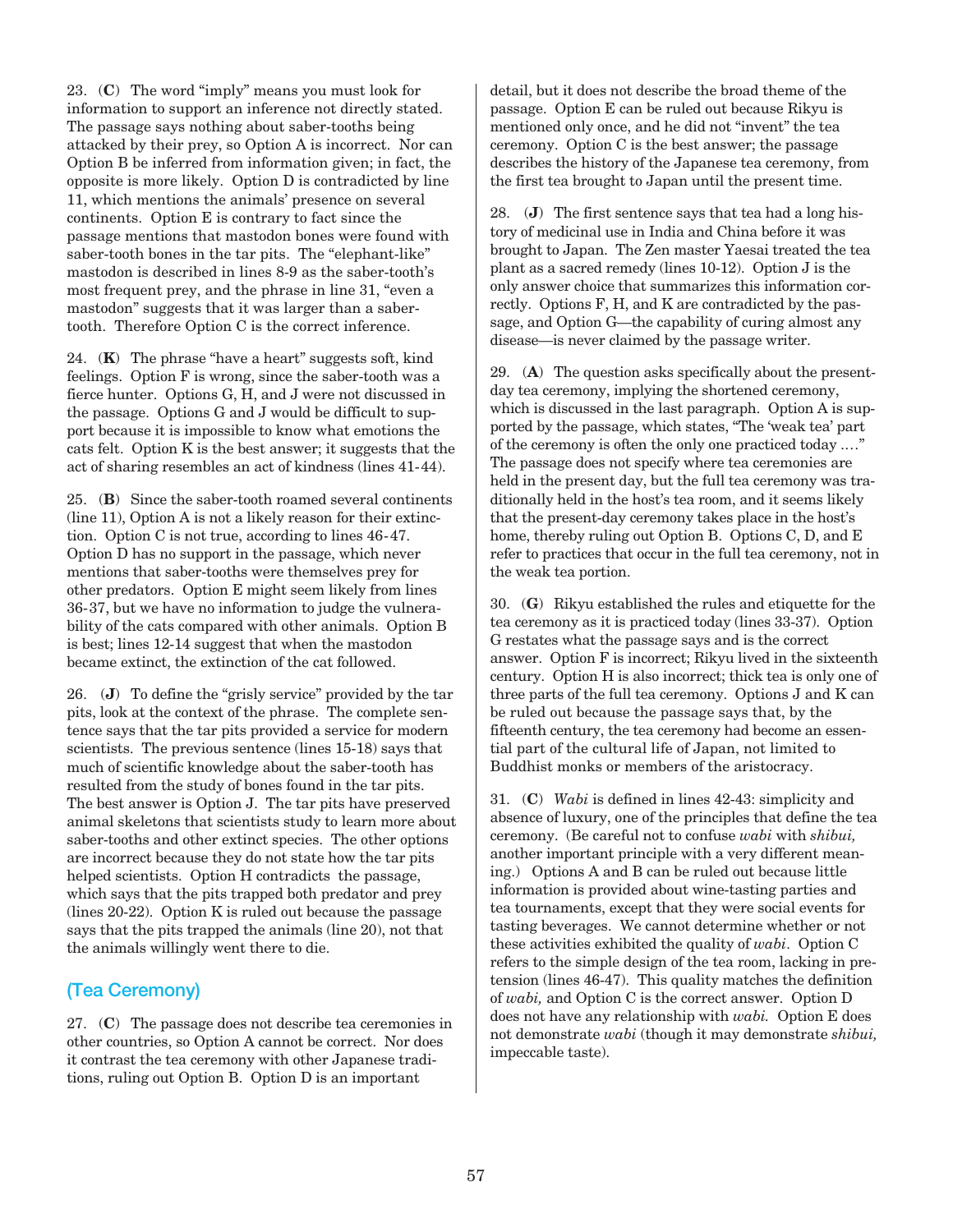32. (**J**) You are asked to infer the most likely reason that the tea ceremony has survived to the present day. Option F can be ruled out; tea is no longer considered a luxury, and the tea ceremony has been part of the cultural life of Japan since the fifteenth century (lines 25-32). Options G, H, and K are incorrect because they characterize tea drinking in earlier centuries, not the tea ceremony as it is practiced today. Option J is the best answer. The author commented that part of the ceremony is still conducted to celebrate special days, and it "provides busy people an opportunity for quiet reflection in a gracious setting" (lines 68-69).

#### (Swahili Trade)

 33. (**A**) Option B may seem correct; however, the term "revival" in the passage refers to European, not African, culture and art. Options C and D are details. Option E is not mentioned. Option A is the best answer because it gives an excellent summary that is neither too broad nor too detailed.

 34. (**H**) The earliest known trading partners mentioned are groups from the African interior (lines 26-27). The other options list later trading partners.

 35. (**B**) Options A, C, D, and E are aspects of the trade network, but none is related to the Swahili's success in establishing trade along the dangerous coast of Africa. Lines 20-23 directly relate the Swahili's knowledge of the coastal waters to their expanded influence. Option B is the best answer.

 36. (**K**) The answer is found in lines 34-37, which state that the Red Sea traders sought African gold, ivory, and crystals. Thus the correct answer is Option K. Options G and J are products offered, not sought, by the Red Sea traders. Option F refers to a product traded by another group, the Persian Gulf merchants, and Option H is not mentioned as a medium of exchange for any group.

 37. (**B**) The Swahilis were described as coastal traders (lines 17-19), so we can eliminate Option A. Options C and E are incorrect because the passage did not mention that they sailed outside the East African coast. We can eliminate Option D because traders from the Red Sea came to exchange goods (line 35). Thus the coast of East Africa is the only possible place where the trade took place.

 38. (**F**) The first paragraph says that European artists obtained some of their materials through the Swahili trading network. Lines 34-37 state that Muslim traders from the Red Sea bought African gold, ivory, and crystals from Swahili traders to sell to Mediterranean Europe (Option F). Options G, J, and K are incorrect because

the Swahili traders did not deal directly with the Europeans, nor did they purchase European art. Option H is contradicted by lines 28-33.

## (Comets)

 39. (**C**) Option C best summarizes the main idea, encompassing all five paragraphs of the passage. The other options are important details that do not describe the overall theme.

 40. (**J**) This question is similar to the question raised in lines 15-17: "Why, then, did they [comets] inspire such terror and forecasts of doom in virtually every culture of the world for thousands of years?" The passage continued, "It may well be because . . . people could not fit comets into what they knew about the universe, and because fear is a very human reaction to the unknown." Later, the passage stated, "With no apparent rhyme or reason for their appearances, comets became objects of awe and fear" (lines 36-38). In other words, comets inspired fear because they were unpredictable, which is Option J. Options F and H are contradicted by lines 13-14. Option G is not mentioned in the passage, and Option K is ruled out by the same reasoning that supports Option J.

 41. (**E**) The answer is found in the fourth paragraph, which gives examples of how various cultures once regarded comets. Most people considered comets premonitions of doom, but the !Kung people believed that comets brought good luck (lines 63-66), which is Option E. Options A and C describe other cultures, not the !Kung people. Options B and D are not supported by the passage.

 42. (**F**) The correct answer requires you to combine information from several places in the passage. The Tongan name for comets is "stars of dust" (line 55). Their name comes closest to the truth because the scientific description of a comet includes a tail composed of gases and dust (lines 46-47). Option G refers to the English name, not the Tongan name. Comets are not actually stars, ruling out Option H. Option J is contradicted by the scientific description, and Option K is incorrect because it was the !Kung people, not the Tongans, who believed that comets brought good luck.

 43. (**C**) The question asks for an inference based on information in the passage but not directly stated. The T-shirt's inscription, mentioned in lines 6-8, supports the statement in lines 4-5, "a comet is frequently the occasion for celebration." Note the use of the word "however" in the sentence that follows: "For most of the history of the human race, however, the appearance of a comet has inspired fear, dire predictions, and irrational behavior." This implies that the sight of a comet in 1985-86 inspired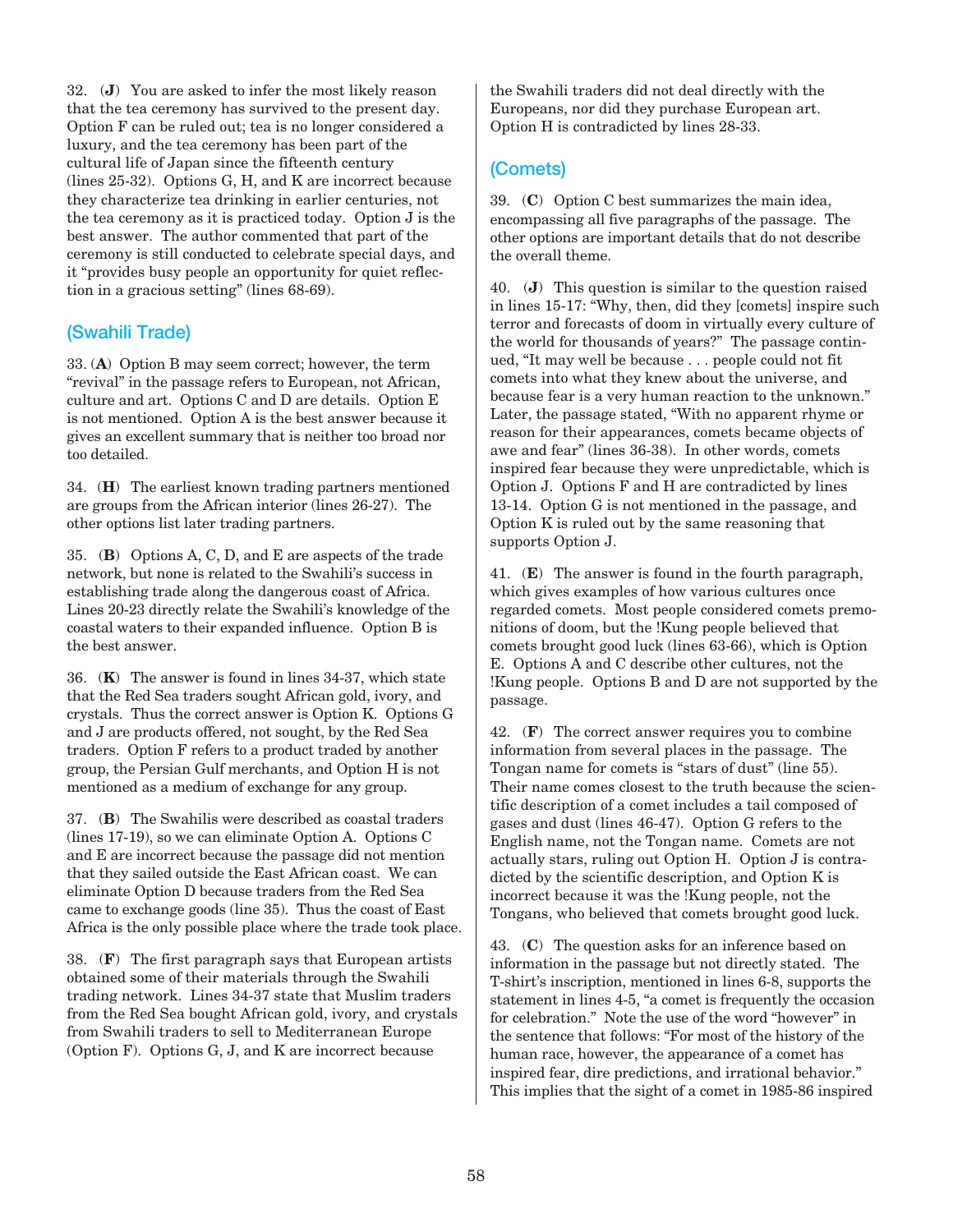interest and curiosity rather than fear. Option C best summarizes this inference. Option A is incorrect; a comet that cannot be seen would not inspire T-shirts and posters. Options B and D are contradicted by the passage. Option E incorrectly assumes that the appearance of Halley's comet predicted a disaster.

 44. (**F**) The passage describes how people once feared comets because their apparitions were unpredictable. Then it provides scientific information about comets' composition and apparitions. Coincidence, not cause and effect, best characterizes the relationship between comet sightings and bad luck. Options G and H incorrectly assume that comets cause disasters. Option J is false; the passage says that in earlier times, people were in closer touch with the natural world than are most people today, yet those early people did not understand the relationship. Option K is contradicted by lines 15-17 and 56-58. Option F is best because it summarizes the correct understanding of the relationship between comets and disasters.

# (Urban Street Performers)

 45. (**A**) Option B mentions only one function of traditional folk artists. No information is provided to support Option C. Options D and E may represent the writer's beliefs, but they do not describe the main theme of the passage: Indian street performers who used to be traveling artists have had to change as India changed. Thus Option A is the best answer.

 46. (**K**) All the options describe threats to traveling performers. However, Option F, television, arrived after 1947 (lines 12-15). Option G names laws that were instituted after India's independence in 1947 (lines 12-13). Industrialization, Option H, is described as following court-centered entertainment (lines 7-12), an earlier threat to traveling performers. Option J can be eliminated since the slum clearances occurred after the performers moved to the cities. Option K is correct because the threat of court-based entertainment, which took place in the sixteenth century, came first.

 47. (**B**) The author would not likely agree with Option A, since the passage describes changes for the better for modern-day street performers. Option C contradicts the facts presented in lines 32-35. Option D might be reasonable if the government still considered street performers beggars, but with their right to form cooperatives, this is no longer true. Option E may be true, but there is no evidence to support it; in fact, the opposite conclusion is suggested (lines 30-32). Option B is the best answer since the passage describes how these professions have moved to the cities.

 48. (**H**) Lines 32-35 state that the government treats street performers like businesspeople. Careful reading of the passage eliminates the other options.

 49. (**E**) It is easiest to check each option against the article. Options A and B state major strengths of the current folk artists, as described in this passage. Option C is a positive change that has occurred as a result of the new cooperatives. Option D can be eliminated because the urban street performers are indeed trying new methods such as allowing women to perform roles once reserved for men. Option E is correct. The last sentence suggests that street artists may return to their country villages to visit, but they always return home to the city.

 50. (**F**) The passage describes the rediscovery as a turning point in the fortunes of the performers (lines 31-32). It is a turning point for the better; the artists have gained a world-wide audience (lines 35-40). With their new audiences, you may conclude that the artists have regained some of their former popularity (Option F). The other options are contradicted by information in the passage. The artists' legal status has been established (lines 32-35); they continue to live in cities (lines 55-58), and they have accepted many changes, including the participation of women and children (third paragraph).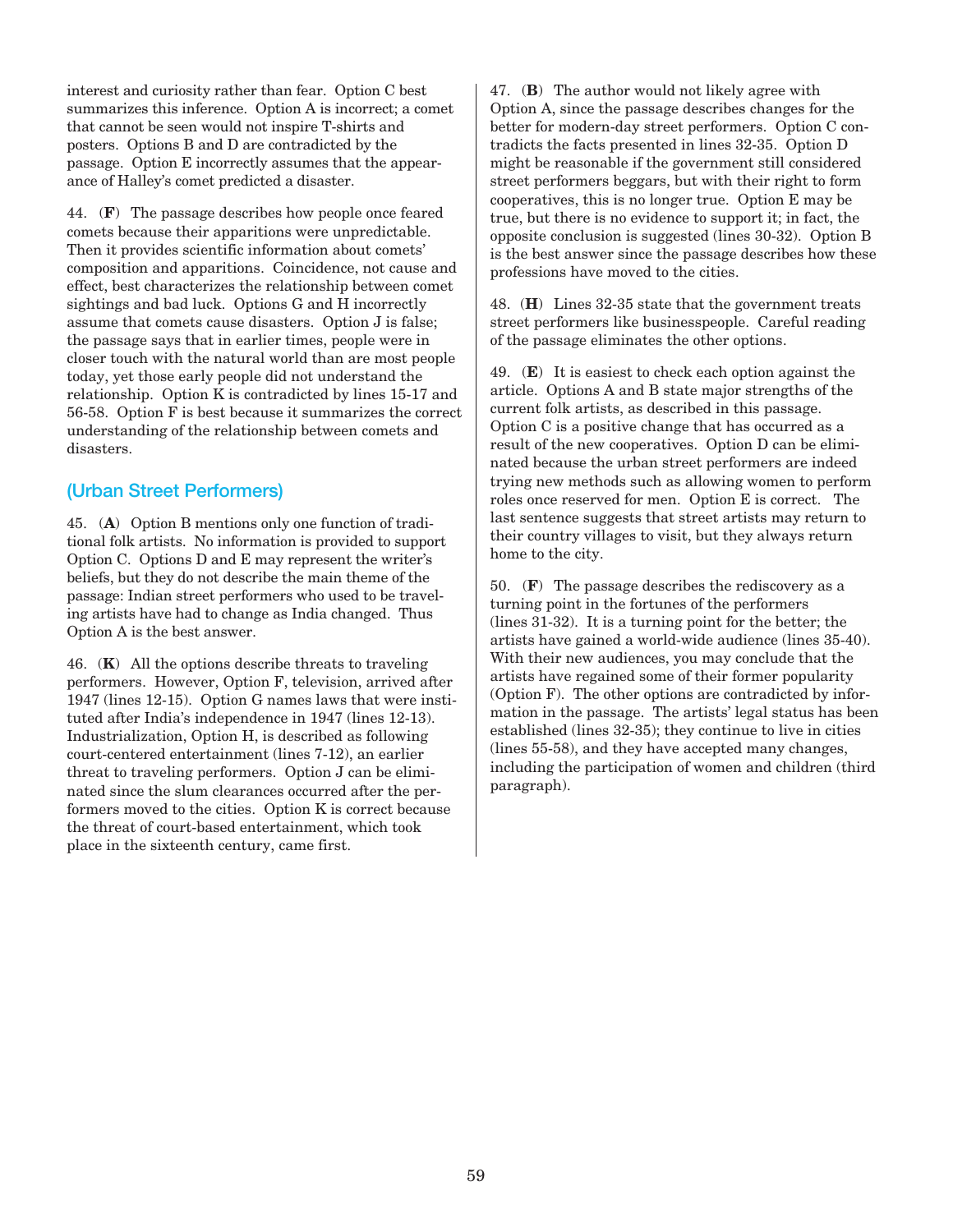# Mathematics

51.(**D**) Find the greatest common factor by factoring each number into prime factors.

> $105 = 3 \cdot 5 \cdot 7$  $126 = 2 \cdot 3^2 \cdot 7$ Therefore, the GCF is  $3 \cdot 7 = 21$ .

- 52. (**F**) Assume that Evon's share of the profit is A. Simonne and Marco each received twice as much profit as Evon received, so Simonne received 2A and Marco received 2A. Now you can set up the equation:  $A + 2A + 2A = $1,800$  $5A = $1,800$  $A = $360$
- 53. (**E**) Since the ratio of MN:NQ is 3:2, and NQ is 30 cm, MN must be 45 cm. The ratio of NP:PQ is 2:1, and their sum (NQ) is 30 cm, so NP must be 20 cm and PQ 10 cm. Therefore, MP is  $45 \text{ cm} + 20 \text{ cm} = 65 \text{ cm}.$

54. (J) 
$$
48.762 \times 100 = 4.8762 \times 10 \times 10^2
$$
  
=  $4.8762 \times 10^3$   
Ortions G and K are numerically on

 Options G and K are numerically equivalent to the correct answer J, but they are incorrect because they are not written in the correct format for scientific notation: a number between 1 and 10, multiplied by a power of 10.

- 55. (**D**) The midpoint of two numbers on a number line is their average. Hence  $Q$  is at the average of  $-10$ and  $\overline{2}$ , i.e.,  $\overline{6}$ . P is at 3.  $\overline{PQ}$  is the distance between 3 and  $-6$ , which is  $(3 - 6)$  units = 9 units.
- 56.(**G**) Form an equation for the perimeter of the polygon with the information given:  $3x + 6(2x) + 12 + 13 = 100$  $3x + 12x + 25 = 100$  $15x = 75$  $x = 5$
- 57. (**B**)  $3|^{-7}$ | 5|<sup>-</sup>11| =  $3 \times 7 5 \times 11 = 21 55$  $= 34$

58. (H) 
$$
(\sqrt{36})(\sqrt{16}) = (6)(4) = 24
$$

- 59. (**A**) Three 14-hour shifts total 42 hours. It is easiest to figure time in blocks of 24 hours or 12 hours, because it will be the same time of day after 24 hours, and the same time on the clock after 12 hours. Note that  $42 = 24 + 12 + 6$ . 24 hours from 9:00 a.m. is 9:00 a.m. the next day. 12 hours after that is 9:00 p.m. 6 hours after that is 3:00 a.m. on the following day. So 42 hours after 9:00 a.m. is 3:00 a.m.
- 60. (**J**) First simplify the fraction:

$$
\frac{4.2N}{1.2} = \frac{42N}{12} = \frac{7N}{2}
$$

 This number is an integer. This means that *N* must be an even number, otherwise,  $\frac{7N}{2}$  will not be an integer. We also know that *N* is an element of the set S. The only even number in S is 2.0. Therefore,  $N = 2.0$ . (Note that 0.2 and 1.4 are not even numbers, as only integers can be even or odd.)

 61. (**E**) Numbers that have 10 as a factor always end with 0. Numbers that have 5 as a factor always end with 5 or 0. Therefore, numbers that have 5 as a factor but do not have 10 as a factor always end with 5. Only one number ends with 5 in a consecutive group of 10 numbers. Notice that the given set can be divided into 18 groups:

1–10, 11–20, 21–30, . . . , 161–170, and 171–178

Each of these groups contains exactly one number ending with 5. Therefore, there are 18 such numbers in the set.

- 62.(**H**) The possible values of *n* are 12, 14, 16, 18. (Note that 10 is *not* included.) Without computation, one can see that the mean is 15, as the numbers are equally distributed around 15.
- 63.(**D**) Note that the length of three squares together is exactly the diameter of the circle, which is 30 cm. The length of one side of a square is therefore 10 cm. The area of one square is 100 sq cm, so the area of five squares is 500 sq cm.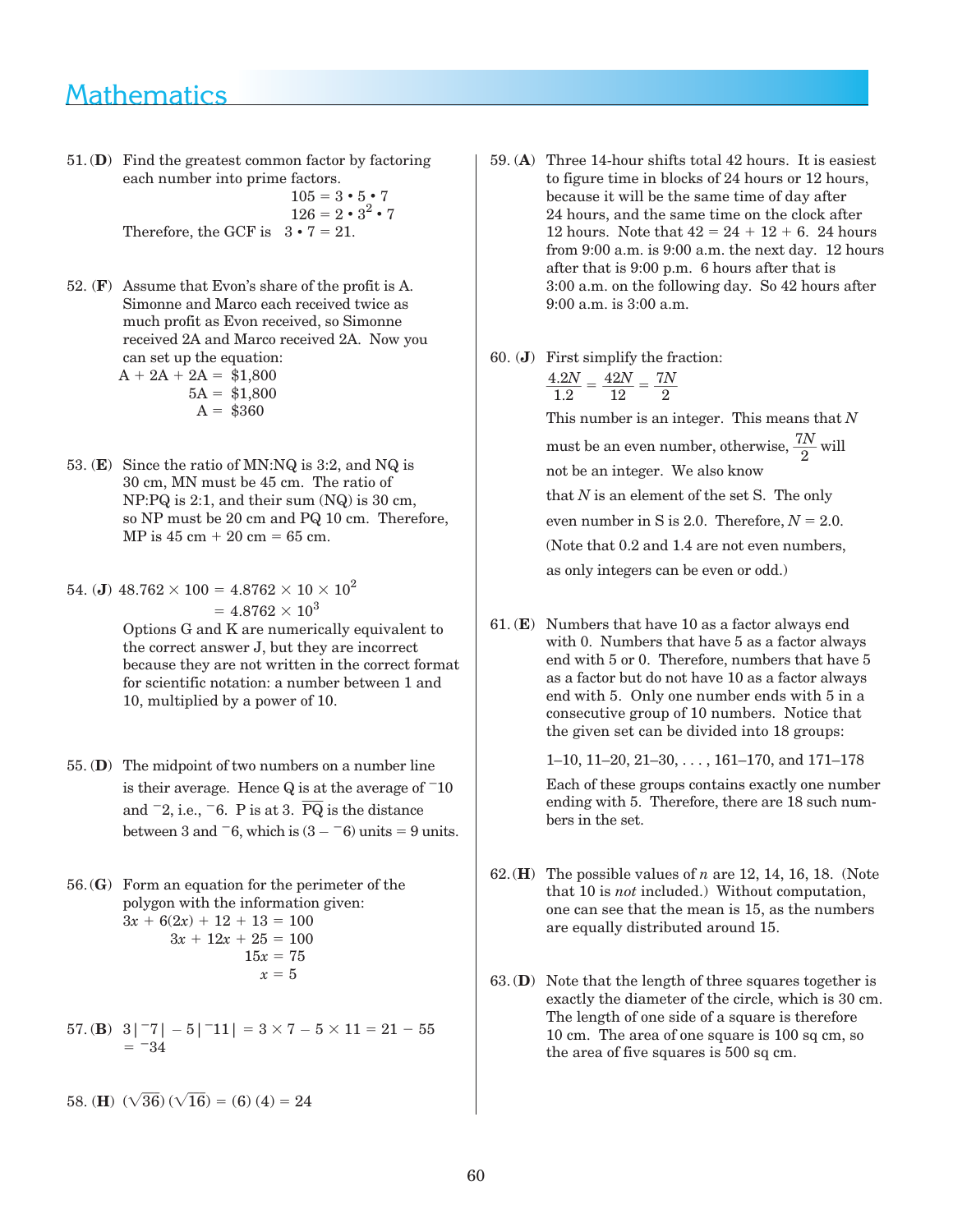64. (H) 
$$
\frac{40}{\frac{2}{5}} = \frac{40 \cdot 5}{2} = 100
$$

65. ( $\bf{E})$  Number of hours Elliott worked this week =  $6\frac{1}{2}$  hr  $\times$  3 = 19.5 hr. Amount Elliott should be paid for this week  $=$  $$3.78 \times 19.5 = $73.71.$ 

66.(**H**) Whenever you see a formula written in words, it is best to translate it into symbols first.  $\neq$   $(w, x, y, z) =$  add *w* and *x*, multiply this result by *y*, then subtract *z*  $=(w + x)\nu - z$ Therefore,  $\pm (3, 5, 6, 3) - \pm (4, 6, 3, 5)$  $=[(3 + 5)(6) - 3] - [(4 + 6)(3) - 5]$  $= 45 - 25$  $= 20$ 

67. (**E**) If 12 of the 25 picked the game as their favorite, then 13 of 25 did not. Therefore, the fraction of the class that did not pick the game is  $\frac{13}{25}$ . To change a fraction into percent, multiply the fraction by 100%:

 $\frac{13}{25} = \frac{13}{25} \times 100\% = 52\%$ 

- 68.(**G**) The only set of 3 different positive integers that fit this requirement is 1, 2, and  $5(1 \times 2 \times 5 = 10)$ . The sum of these integers is 8.
- 69. **(D)** The formula for the area of a circle is  $A = \pi r^2$ , so  $p = \pi r^2$ . The formula for the circumference of a circle is  $C = 2\pi r$ , so  $q = 2\pi r$ .

 $p = 2.5q$  $\pi r^2 = (2.5)(2\pi r)$  $\pi r^2 = 5\pi r$  $r^2 = 5r$  $r = 5$ 

So the radius of the circle is 5 ft.

- 70. (**J**) The area of a trapezoid is  $\frac{1}{2}$  • height • sum of the lengths of the // sides. The area of this trapezoid is therefore  $\frac{1}{2}$  • 15 • (20 + 30) sq cm = 375 sq cm.
- 71. (**A**) Just solve the equation. Write it as  $\frac{x^2}{20} = \frac{4}{5}$ . Then multiply both sides of the equation by 20.

$$
\frac{x^2}{20} = \frac{4}{5}
$$

$$
x^2 = \frac{4}{5} \cdot 20
$$

$$
x^2 = 16
$$

$$
x = 4 \text{ or } -4
$$

Since *x* is positive, it is 4.

- 72. (**K**) Express the four numbers and their sum as:  $x + (x + 10) + (x + 20) + (x + 30) = 300$  $4x + 60 = 300$  $4x = 240$  $x = 60$
- 73. (**D**) The perimeter of the triangle is 24 cm. A square with a perimeter of 24 cm has a side of 6 cm. Thus its area is  $6<sup>2</sup>$  sq cm, or 36 sq cm.
- 74. (**H**) The relationship between Jorge's age (*x*) and his brother's age  $(y)$  is  $x = (3 \cdot y) - 5$ . If his brother's age is 8, then Jorge's age is  $3 \cdot 8 - 5 = 19$ .
- 75. (**D**) According to the chart, 12-year-olds consume 16% of the total; 16% of 10,000 is 1,600 pounds.
- 76. (**H**) To find the median, first put the numbers in order from least to greatest: 16, 17, 17, 18, 19, 20, 21, 21, 21. The middle number (the fifth one) is 19.
- 77. (**E**) The values of variables *x* and *y* are given, and they can be substituted into the equation:  $5x(x-y) = 5(14)(14-11)$  $= 70 (3)$  $= 210$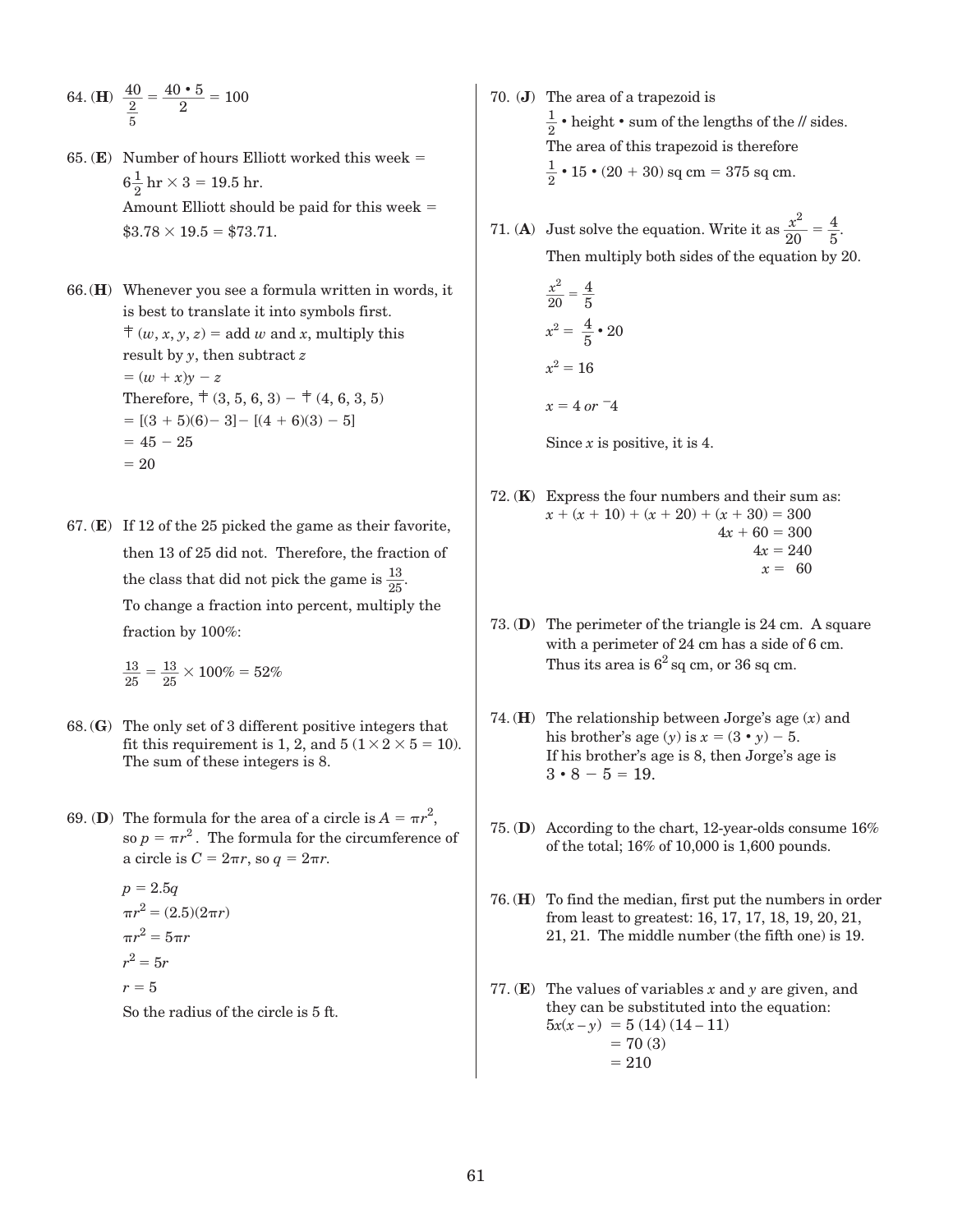78. **(H)**  $\triangle$ WXZ and  $\triangle$ XYZ are similar. This means that  $\angle$ XWZ corresponds to  $\angle$ YXZ and both are equal to 20 $^{\circ}$ . Also,  $\angle$ WXZ corresponds to  $\angle$ XYZ and they are equal. Let the measure of  $\angle$ WXZ be  $x$ °. Then the measure of  $\angle$ XYZ is also  $x$ °. These four angles together form the angles of  $\triangle$ WXY, so the sum of their measures is 180°. We thus have the equation:

 $20 + x + 20 + x = 180$  $2x + 40 = 180$  $x = 70$ 

Therefore, the measure of  $\angle$ WXY is  $70^\circ + 20^\circ = 90^\circ$ . (Note the convention for similar and congruent triangles. When we say that  $\triangle$ ABC is similar or congruent to  $\triangle$ XYZ, it also means that A corresponds to X, B corresponds to Y, and C corresponds to Z.)

79. (**E**)  $3(p-4) = 2(p+1)$  $3p - 3 \cdot 4 = 2p + 2 \cdot 1$  $3p - 12 = 2p + 2$  $3p - 2p = 2 + 12$  $p = 14$ 

 80. (**K**) The probability of drawing a green candy from a jar of 20 candies is  $\frac{1}{4}$ , which is equivalent to  $\frac{5}{2}$  $\frac{3}{20}$ . Of the 20 candies, then, five are green. The problem asks you to reduce the probability of drawing a green candy to  $\frac{1}{6}$  by adding yellow candies to the jar. That means the number of green candies remains at 5, while the total number of candies in the jar is increased. Suppose *y* yellow candies are added. The total number of candies is now  $20 + y$ . The probability of picking a green candy is then  $\frac{5}{20+y}$ . This probability is to be  $\frac{1}{6}$ . Thus you can set up an equation:  $\frac{1}{6} = \frac{5}{20 + y}$ 

Cross-multiply to get  $20 + y = 30$ , and  $y = 10$ .

- 81. **(D**) After Monday, John still has  $\frac{1}{2}$  his work left. If he does  $\frac{1}{4}$  of that on Tuesday, he has finished another  $\frac{1}{8}$  of his work.  $\frac{1}{2} + \frac{1}{8} = \frac{5}{8}$ , leaving  $\frac{3}{8}$ of the work to be done the rest of that week.
- 82. (**F**) Note that if 1 in. is equivalent to 2 ft, 1 sq in. is equivalent to 4 sq ft. Bedroom B consists of 6 **•** 4 full squares and 6 half-squares. So its area in the floor plan is 27 sq in., which is equivalent to  $27 \cdot 4$  sq ft = 108 sq ft. Next, convert to square yards: 1 sq yd = 9 sq ft. So 108 sq ft = 12 sq yd.
- 83. (**A**) Nicki has *n* stamps. That is half the stamps that Mark has. So Mark has 2*n* stamps. Nicki and Mark together have 3*n* stamps, which is 100 more than Basilio has. So Basilio has  $3n - 100$  stamps.
- 84. (**J**) Since arc BED is part of a circle centered at A, Since arc BED is part of a circle centered at  $F$  the straight line segment  $\overline{\text{AE}}$  (not shown) has the straight line segment AE (not shown) has<br>the same length as  $\overline{AB}$ , both being radii of that the same length as AB, both being radii of that<br>circle. Likewise,  $\overline{\text{BE}}$  (not shown) and  $\overline{\text{AB}}$  are the same. So  $BE = AB = AE$ , and triangle AEB is equilateral. The measure of angle EBA must be 60°.
- 85. (**D**) To solve this problem, look first for a known value. If Jae-Lynn will be 16 in 10 years, she is 6 now. Paula, who is 4 times older than Jae-Lynn, is 24 now. Four years ago, then, Paula was 20. Notice how the other options reflect possible misreadings of the question.
- 86. (**G**) The winner received 55% of 17,000 votes, or  $(0.55)(17,000) = 9,350$  votes. The loser received the remaining votes,  $17,000 - 9,350 = 7,650$  votes. To calculate how many more votes the winner received than the loser, subtract 7,650 from 9,350 to get 1,700. If you did not read the problem carefully, you might have stopped after calculating the number of votes received by the winner and selected Option K, or stopped after calculating the number of votes received by the loser and selected Option J.

 There is a simpler way to obtain the answer. The winner received 55% of the votes, so the loser received 45%. The difference between the number of votes received by the winner and loser is 10% of the votes, which is 1,700.

 87. (**A**) Divide 142 by 15 to obtain the number of boxes Javial will fill. The remainder will be the number of candles in the last box. The answer is 9 full boxes with 7 candles left to go in the last box.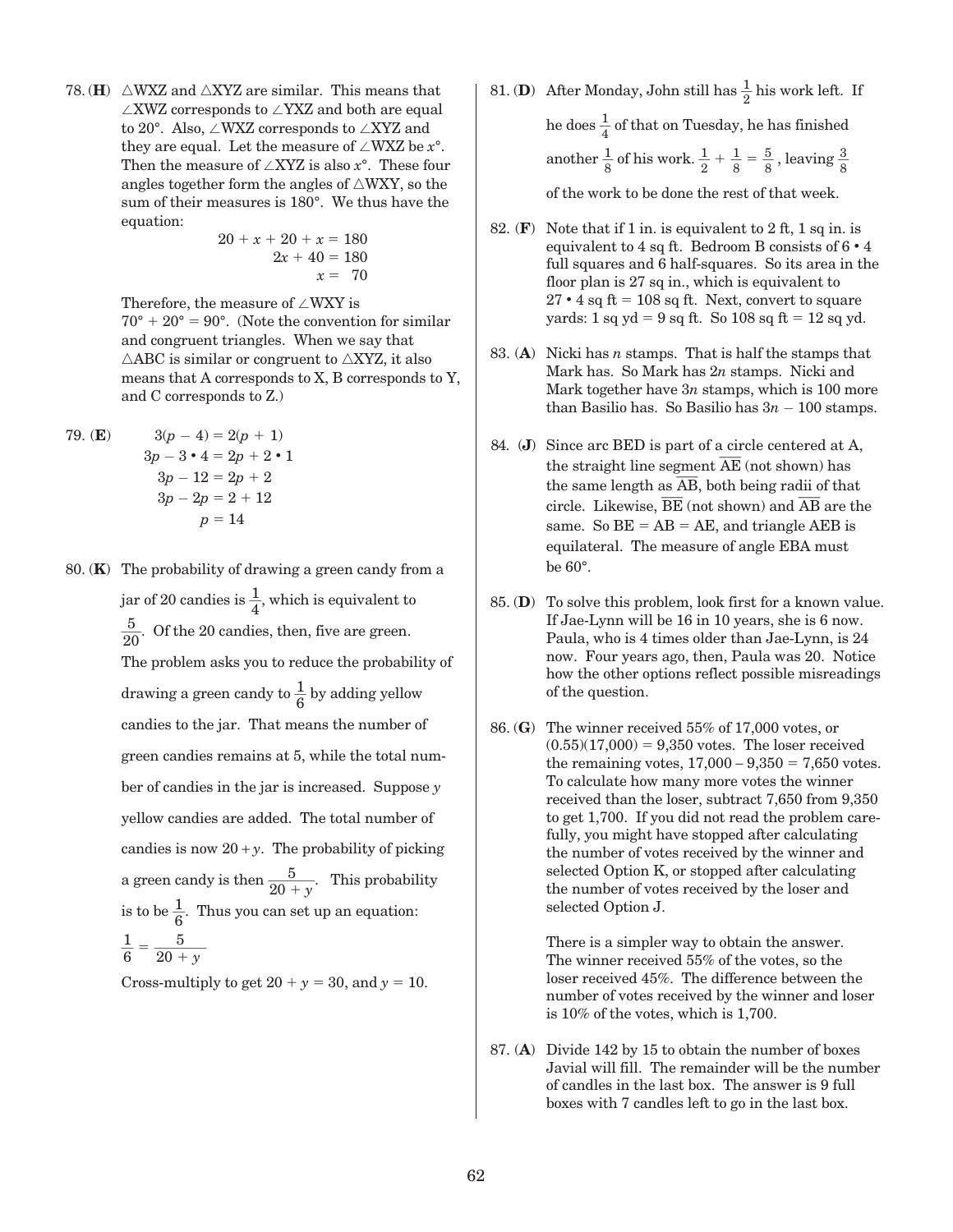- 88. (**G**) The diagonals (  $\overline{\phantom{a}}$ WY and  $\overline{\phantom{a}}$ XZ) are lines of symmetry of square WXYZ. Since points W, X, Y, and Z are points on the circle, the entire figure is also symmetrical along WY and XZ. The axis of symmetry for a circle is the diameter, so the diagonal of the square is equal to the diameter of the circle. Since the diagonal is 16 cm, the diameter is also 16 cm and the circumference is  $16\pi$ .
- 89. (**B**) You are given the following relationships:

 $660 \text{ ft} = 1 \text{ furlong}$  $1 \text{ yd} = \frac{1}{2} \text{ f}$ athom

> The problem asks you to determine the relationship between fathoms and furlongs.

1 yd = 3 ft = 
$$
\frac{1}{2}
$$
 fathom  
1 fathom = 2 yd = 6 ft  
1 furlong = 660 ft =  $\frac{660}{6}$  fathoms = 110 fathoms

- 90. (**H**) Since *x* is known to be 3, insert it into the equation and solve for *y*:
	- $6 \cdot 3 (2y 3 \cdot 3) = 18$  $18 (2y - 9) = 18$  $2y - 9 = 1$  $2y = 10$  $y = 5$
- 91. (**D**) The values of variables *n* and *k* are given, and they can be inserted into the equation:

$$
\frac{4}{20} = \frac{13}{x}
$$

Solve the equation by cross-multiplying:

 $4x = 260$  $x = 65$ 

92.(**H**) It is given that  $\text{QS} = 6$  centimeters and that  $QR = RS$ . We can use that information to find the length of RS.

$$
QS = QR + RS
$$
  
Using substitution because  $QR = RS$ :  
 $QS = RS + RS$   
 $QS = 2(RS)$   
 $6 = 2(RS)$   
 $3 = RS$   
Now we can calculate the length of  $\overline{ST}$ .  
We know  $RT = 7$  cm from the diagram and  
we know  $RS = 3$  cm.  
 $RT = RS + ST$   
 $7 = 3 + ST$   
 $4 = ST$   
The length of  $\overline{PT}$  is:  
 $PT = PS + ST = 10 + 4 = 14$  cm.

- 93. (**B**) If Ralston Theater has *x* seats, and Baker Theater has twice as many seats plus another three, then *y* (Baker Theater) =  $2x + 3$ .
- 94. (**J)** The perimeter of rectangle ABCD is given (48 cm), but its length and width are not known. From the information about the circle, we can determine that the length is equal to the diameter of the circle and the width is equal to the radius. Therefore, the length is twice the width. Set up two equations that express what is known about length *L* and width *W*:

$$
Perimeter = 2L + 2W, and
$$

$$
\mathrm{L}=2W
$$

Substitute the terms:

$$
Perimeter = 2(2W) + 2W
$$

$$
48=4W+2W=6W
$$

 $8 = W$ 

 $\overline{1}$ 

 The width of the rectangle is 8 cm. Now calculate the area *A* of the circle. Use the formula  $A = \pi r^2$  $= \pi 8^2$  sq cm  $= 64\pi$  sq cm.

95. (**E**) Simply perform the calculations:

$$
\left(\frac{1}{2} + \frac{2}{5}\right) \div \frac{2}{3} = \left(\frac{5}{10} + \frac{4}{10}\right) \div \frac{2}{3}
$$

$$
= \frac{9}{10} \div \frac{2}{3}
$$

$$
= \frac{9}{10} \cdot \frac{3}{2}
$$

$$
= \frac{27}{20}
$$

96. (**F**) Let *x* represent the score for the third game and set up an equation for calculating the mean score

of the three games:  
\n
$$
\frac{60 + 50 + x}{3} = 51
$$
\n
$$
110 + x = 153
$$
\n
$$
x = 43
$$

97. (**A**) One side of the square is on the *x*-axis, and another side is on the *y*-axis. That means one corner of the square must be at the point where the axes intersect, which is the origin (0, 0). Depending on where the square is placed, the points in Options B through E might or might not be corners.